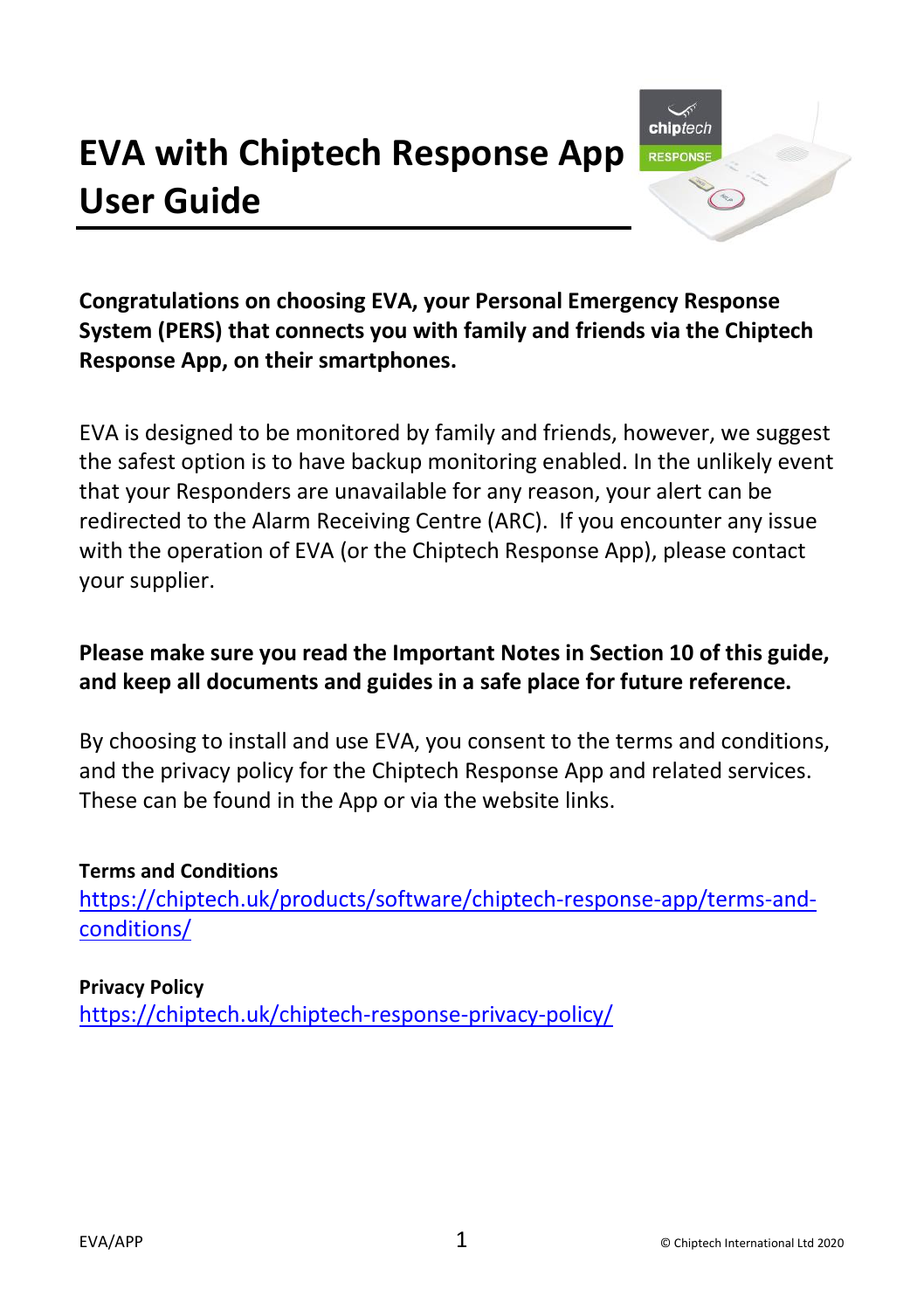### **1. Getting to Know Your EVA**

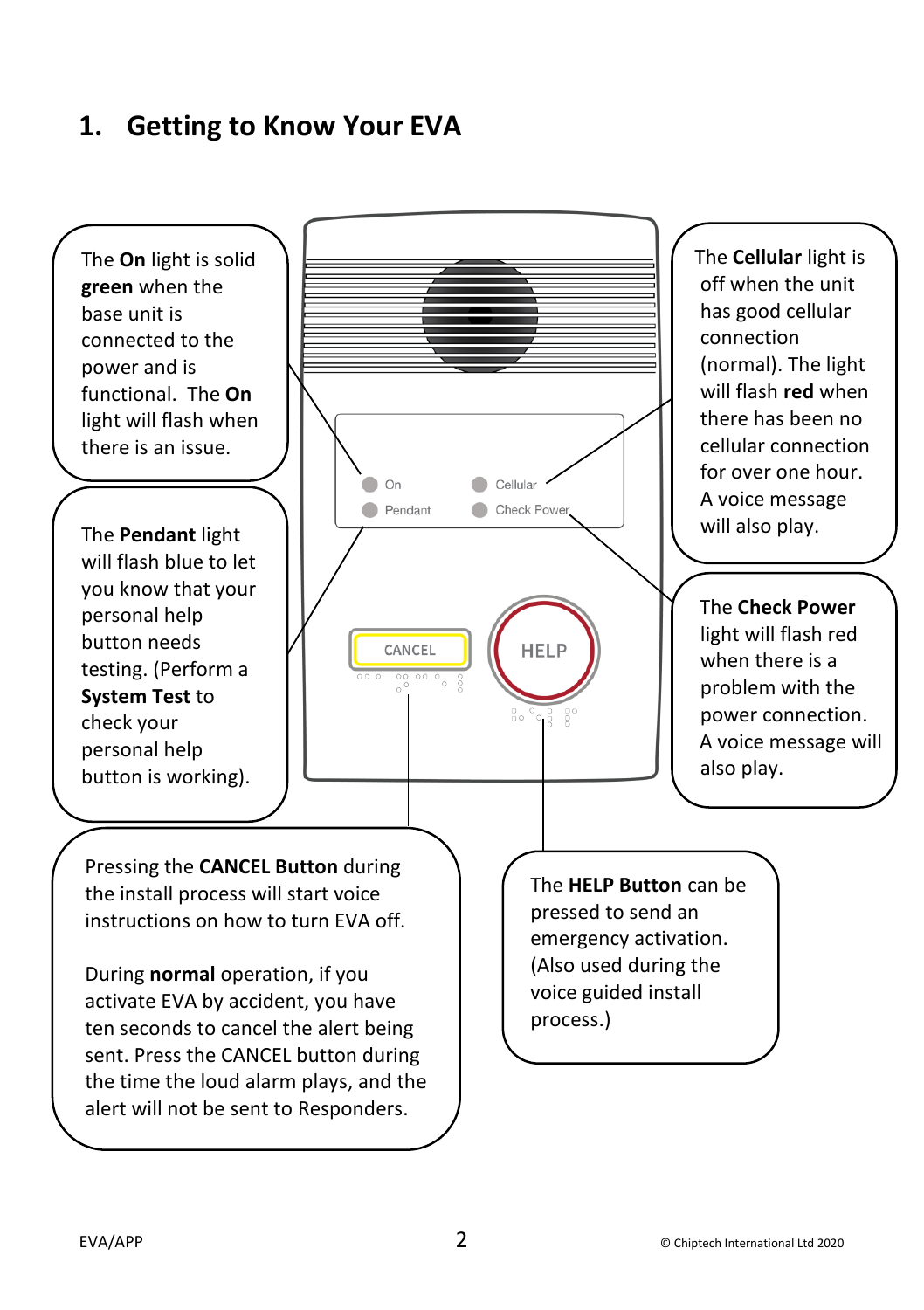### **2. EVA – Back View**

**Telecare RF Aerial –** Ensure the wire is outstretched vertically to give the best range between the personal help button and the EVA base unit.

**On/Off Button –** Press and hold to turn ON. Press and hold to turn OFF. Beeps are heard as the alarm is turning off, the final beep in a lower tone.

**Power –** Connect the blue power cable here and plug it into the wall socket.

### **IMPORTANT: When EVA is turned OFF and there is NO green 'On' light, then the system will not operate.**

### **3. Your Personal Help Button**

Your personal help button should be worn **at all times**, including at night, and in bed. It is hot waterproof (IP68 rated) and should be worn in the bath or shower. The pendant has a stainless steel hypoallergenic chain and designed to break under significant force. The watch strap has a durable polyurethane strap.

Your personal help button has an open air range of 300m+ to EVA. It regularly checks its battery and tests with EVA to ensure it is in contact. Tests are automatic and any issues are reported to your Responder.

*Please Note: If you are going away on holiday and not taking your EVA, then leave your personal help button somewhere safe and put it back on as soon as get home. It is designed to work in the range around the house and garden only.*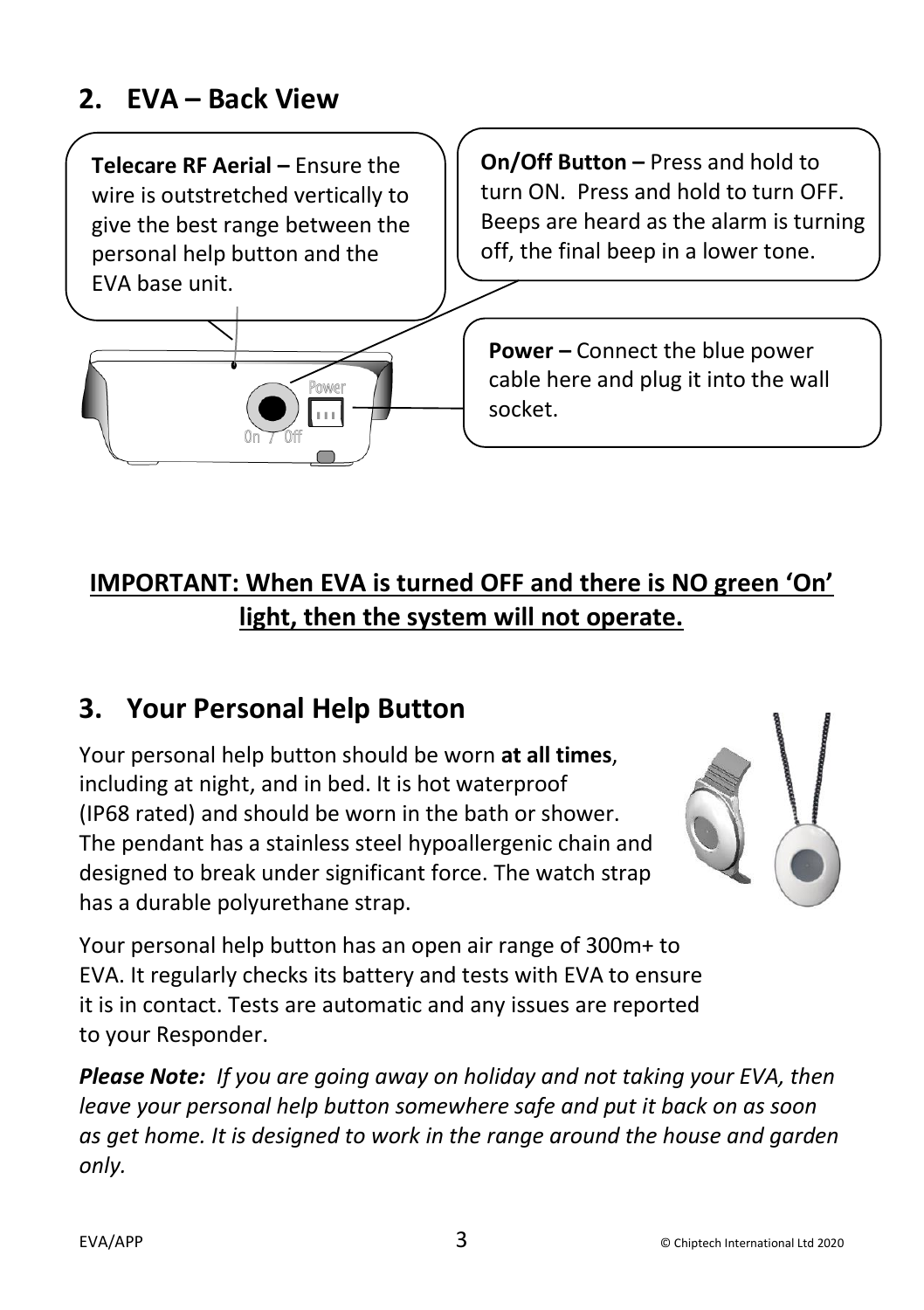### **4. Personal Help Button Care**

Please avoid directly spraying with **perfume**, **insect repellents, DEET,** or **similar chemicals**, by holding it out of the way. Clean with warm soapy water, use non-abrasive and non-polishing cleaners only.

### **5. To Activate an Emergency Alarm**

• If you need help at any time of the day or night, press and hold the button on your personal help button and count to three.

> Alternatively, you can press the large red **HELP** button on the base unit.

- The outer rim on your personal help button will flash red to let you know your call for help is being sent.
- A loud 10 second alarm will sound and the lights under the **HELP** button  $\left(\begin{array}{c} \n\text{min} \\
\end{array}\right)$  illuminate clockwise to indicate that an emergency alert has been activated.

 If there has been a false alarm and you want to **stop** the alert, press the  $\Box$  button during this 10 second period and the alert will NOT be sent.

- Voice messages will play to let you know that EVA is connecting you to assistance, and will tell you when your call for help has been sent.
- When you send an alert for help, all the **Responders** are notified at the same time on their smartphones. If after 1.5 minutes there is no response, a text message will be sent to your Responders. Notifications will repeat until a response is actioned.





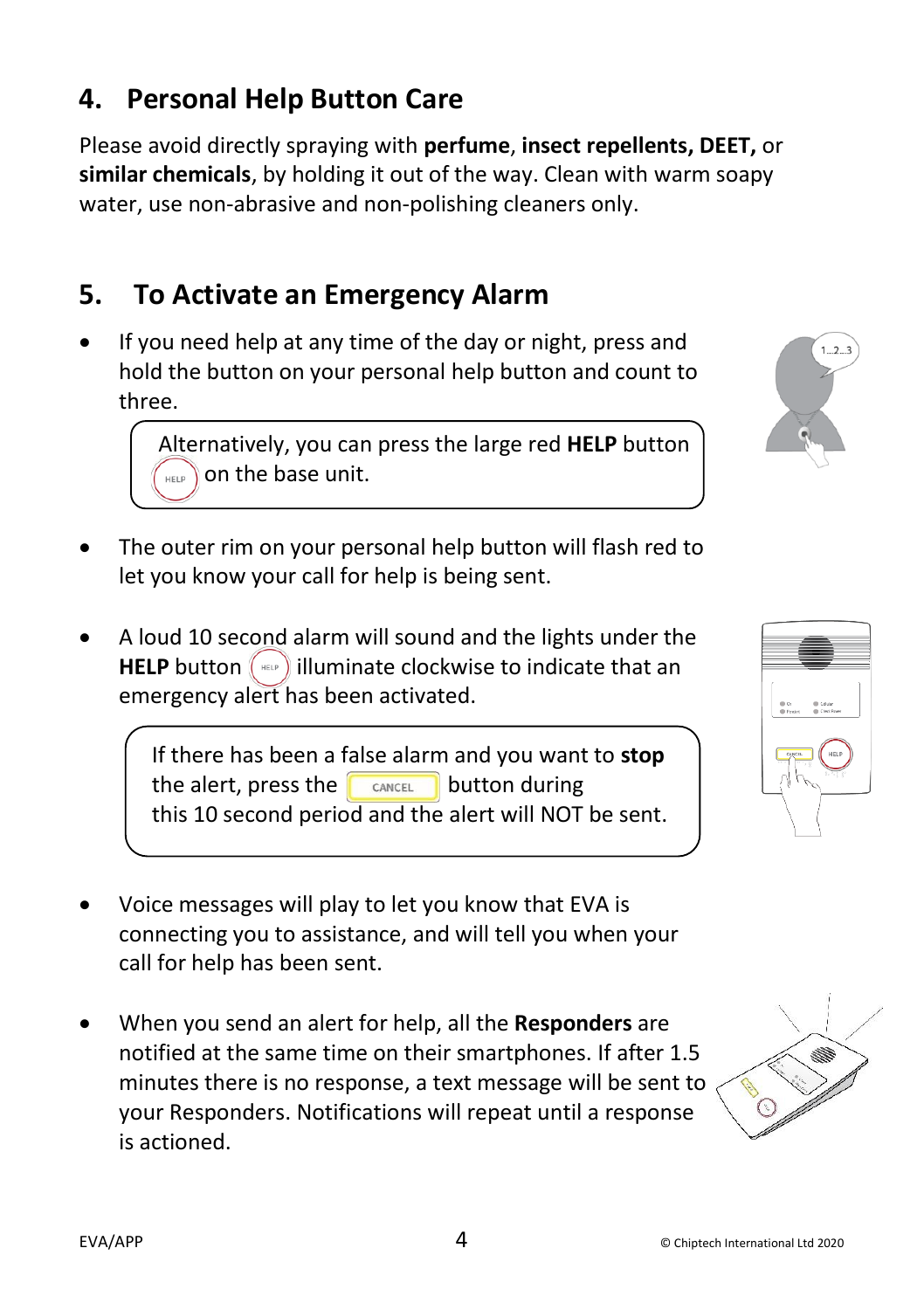- When a Responder gets your alert and they choose to respond in person, either an automated message tells you that they will arrive shortly, or they can phone you directly and talk to you through the EVA speakerphone.
- When a Responder ends the call, EVA will automatically hang up. A Responder can still call back into your EVA base unit if needed.
- If you send an alert for help, but there is an issue with the SIM card or the cellular network that EVA operates on, you will be unable to connect to your Responders. In such a case EVA will search for an available network and attempt to dial emergency services directly. If connection is successful, you will need to be in range of EVA so you can speak to emergency services through the hands-free speakerphone, and give your details, such as your name and address, so assistance can be provided.
- EVA tries to connect with your Responders for approximately 10 minutes before it attempts to connect to emergency services . It continues to cycle this process for a number of hours. If EVA cannot connect to anyone over the four hour period EVA will ask you to, "Please seek alternative help."

### **6. System Test**

From time to time, you may want to test your system, or the **'Pendant'** indicator will flash blue when it requires you to check the communication between your personal help button and EVA. If this happens you will need to:

- Press and hold your personal help button and count to three.
- Wait till you are connected to one of your Responders.
- When they call back, tell them you are testing.

#### **If you encounter problems when trying to test your system, please call a Responder.**

6



I'm testing my per

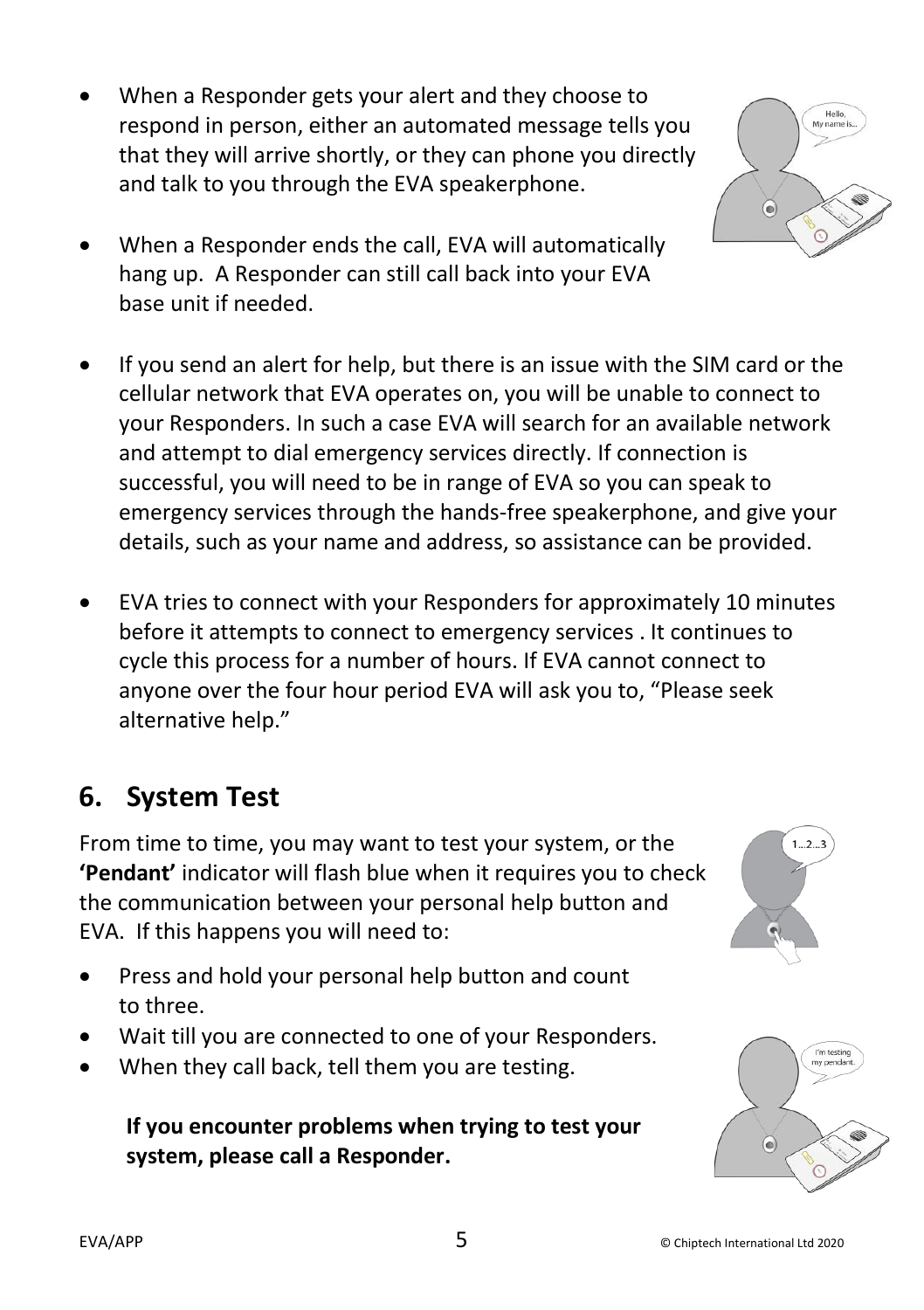# **7. Silent Hours**

Silent hours are set between 8pm and 8am to ensure that you won't be disturbed at night by sounds and voices emitting from EVA if any issues are detected during this time.

During silent hours, warning messages will still flash on the status indicator panel and report to your Responders. In the morning the audible warning messages will begin again.

If there is an emergency activation during Silent Hours, the pre-alarm and voice messages will sound as usual.

## **8. Changing Address**

If you are moving house, you need to notify a Responder about your change of address as soon as you have relocated EVA. They can change your details in their smartphone and this information will be passed on to other Responders.

# **9. Relocating EVA**

If you want to reposition EVA within your home, or relocate to another address, you will need to reconnect the power to EVA and contact **your supplier** so they can reset the voice guided instructions. Following this process ensures that EVA is installed correctly, with good cellular signal strength, and good personal help button range.

*Please Note: In normal operation and for visibility, the HELP button is backlit with four lights. These lights do not indicate the cellular signal strength.*

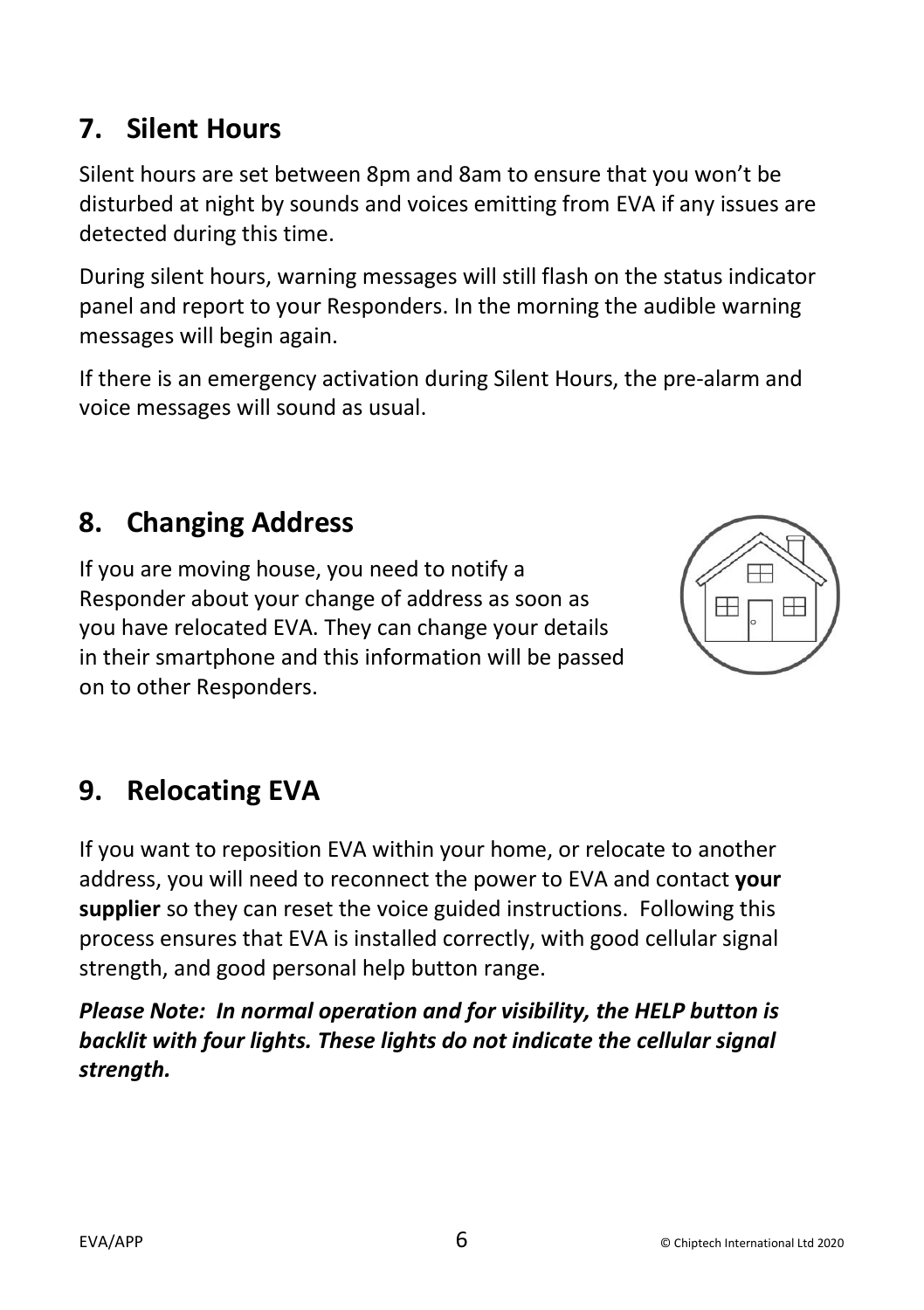### **10. Important Notes**

#### **Pacemakers**

If you have a pacemaker you cannot wear your personal help button around your neck. Please only attach to a belt clip or wear as a wristwatch. Your personal help button must be used at a minimum distance of 15cm from your pacemaker at all times.



#### **System Updates**

Once every few months your system may be automatically updated. This will usually occur during the early hours of the morning and takes approximately two minutes. Your system may not respond to a personal help button press during this time. If your system does not respond to a button press, please press your personal help button again, as the update will only disable the system temporarily.

#### **System Functionality**

Your system will not function correctly if it is not set up in accordance with the EVA Installation Guide, or if your personal help button is activated outside the range of your EVA base unit.

On rare occasions there may be hardware, software or other problems that cannot immediately be reported to App Responders or communicated locally by the system. This may affect the functionality of your system.

If you remove the SIM card from EVA this will mean that you cannot send an emergency alarm, and that EVA will fail all attempts at communication.

#### **Battery**

The backup battery in EVA has a capacity of up to 70 hours when fully charged. If the battery is removed or has no charge, and there is a power cut, EVA will not work and will not be able to send an emergency alarm. The backup battery is rechargeable and replaceable, with an expected life of up to five years. When the battery is low, or unable to be properly charged, a warning is sent to App Responders.